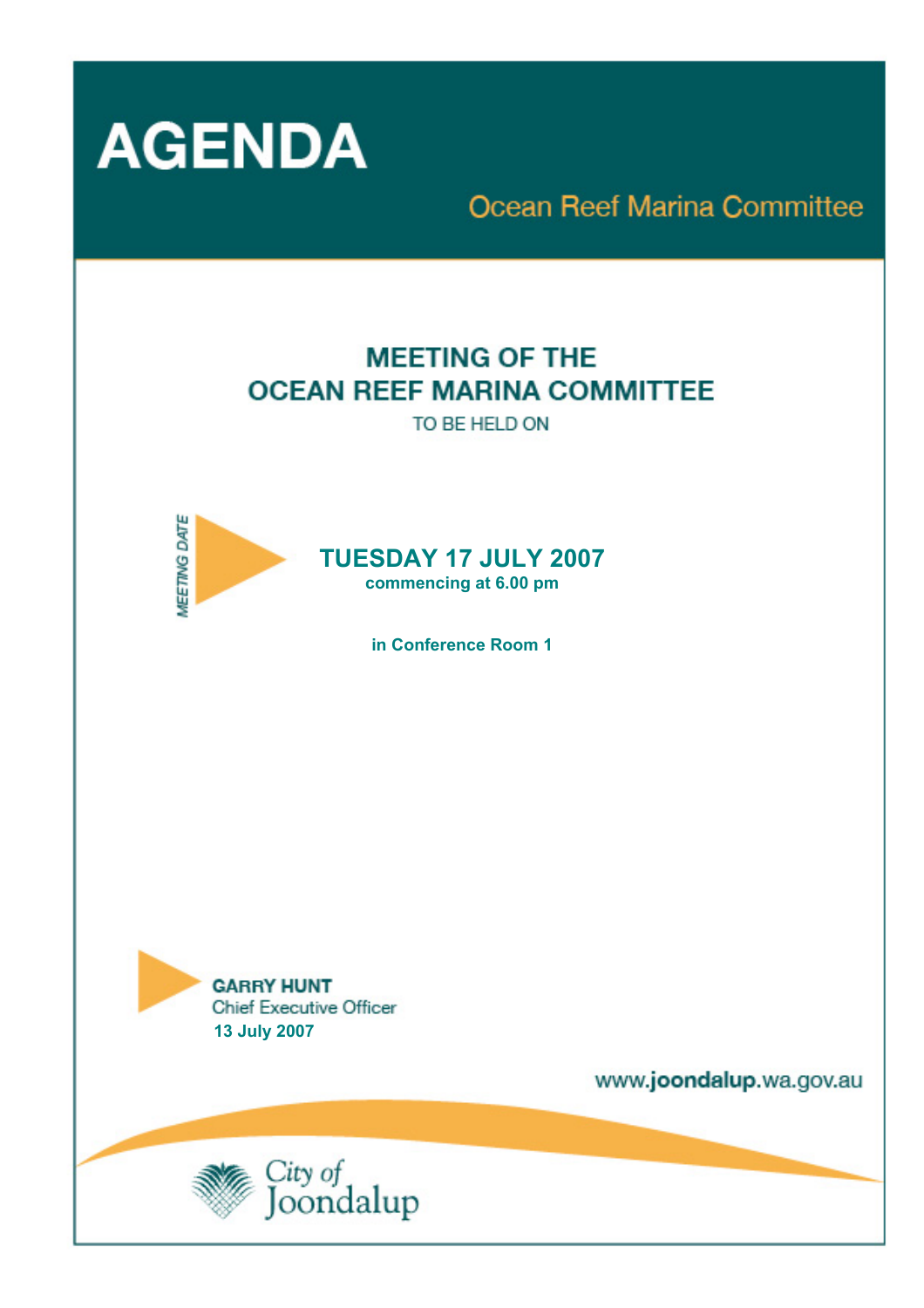## **CITY OF JOONDALUP**

Notice is hereby given that a meeting of the **OCEAN REEF MARINA COMMITTEE**  will be held in Conference Room 1, Joondalup Civic Centre, Boas Avenue, Joondalup on **TUESDAY 17 JULY 2007** commencing at **6.00 pm** 

GARRY HUNT Chief Executive Officer **Joondalup** 13 July 2007 Western Australia

### **AGENDA**

#### *Committee Members*

Mayor Troy Pickard Cr Albert Jacob Cr Steve Magyar Cr Kerry Hollywood Cr Geoff Amphlett Cr Michele John Cr Brian Corr Cr Russ Fishwick

#### *Terms of Reference*

To provide leadership for, and oversight of, the Ocean Reef Marina project.

#### **DECLARATION OF OPENING**

#### **ELECTION OF PRESIDING PERSON**

*Section 5.12 of the Local Government Act 1995 requires a committee appointed by a local government, to appoint a presiding person as the first item of business at its first meeting. Schedule 2.3 of the Act requires the Chief Executive Officer to preside. Nominations for the position of presiding person are to be given to the Chief Executive Officer in writing, with the vote to be conducted by ballot.* 

#### **ELECTION OF DEPUTY PRESIDING PERSON**

*It is advisable that the committee appoints a deputy presiding person, who would chair the meeting in the absence of the presiding person.*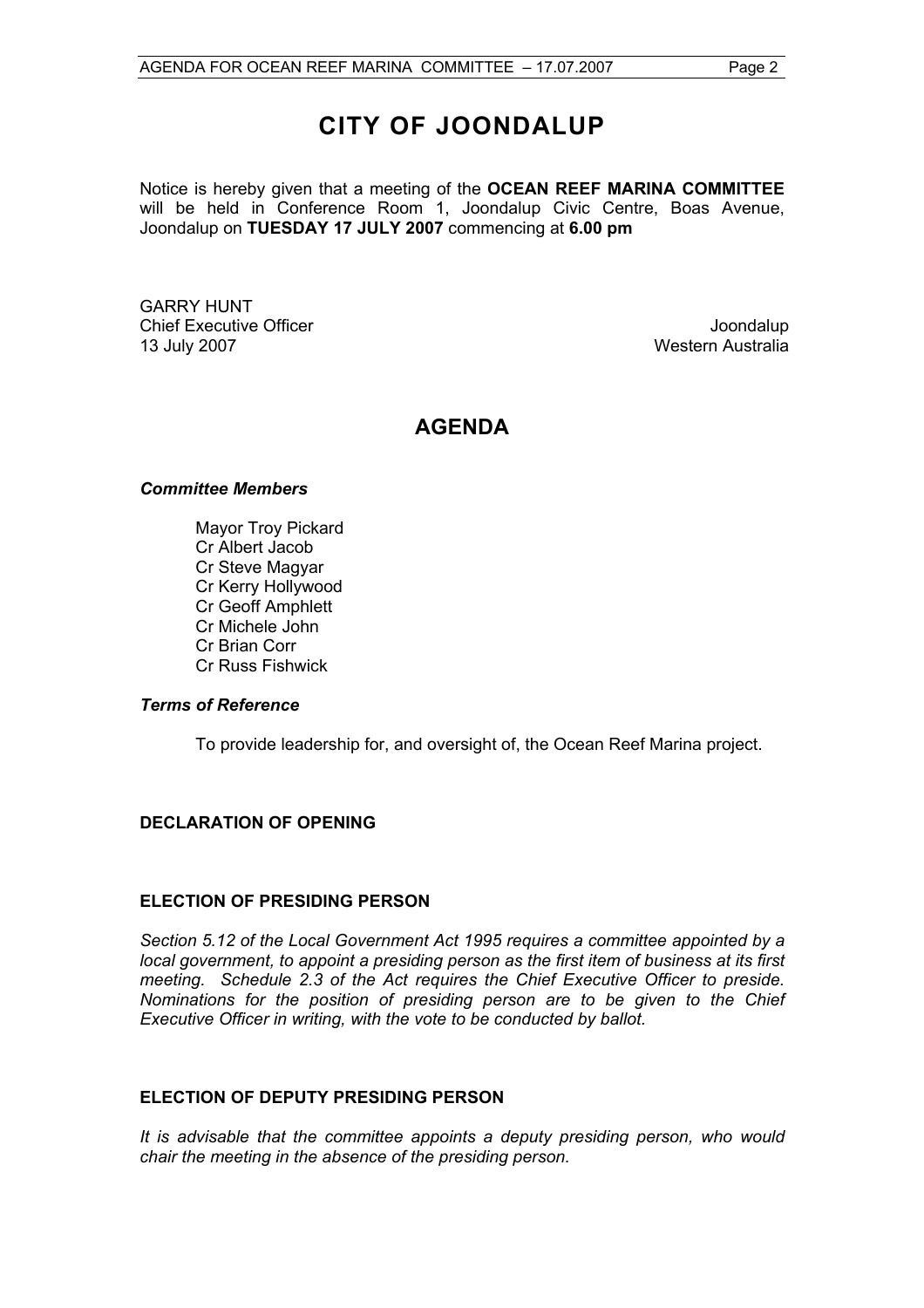#### **APOLOGIES/LEAVE OF ABSENCE**

#### **Leave of Absence previously approved**

| Cr Tom McLean | 17 July 2007– 6 August 2007 inclusive     |
|---------------|-------------------------------------------|
| Cr Brian Corr | 10 August 2007-1 September 2007 inclusive |

**ANNOUNCEMENTS BY THE PRESIDING PERSON WITHOUT DISCUSSION** 

#### **DECLARATIONS OF INTEREST**

**IDENTIFICATION OF MATTERS FOR WHICH THE MEETING MAY SIT BEHIND CLOSED DOORS** 

**PETITIONS AND DEPUTATIONS** 

#### **REPORTS**

| Item 1 | <b>COMMENCING</b>           | <b>THE</b> | <b>OCEAN</b> | <b>REEF</b> | Page 4 |
|--------|-----------------------------|------------|--------------|-------------|--------|
|        | <b>CONSULTATION PROCESS</b> |            |              |             |        |

**MOTIONS OF WHICH PREVIOUS NOTICE HAS BEEN GIVEN** 

**REQUESTS FOR REPORTS FOR FUTURE CONSIDERATION** 

**CLOSURE**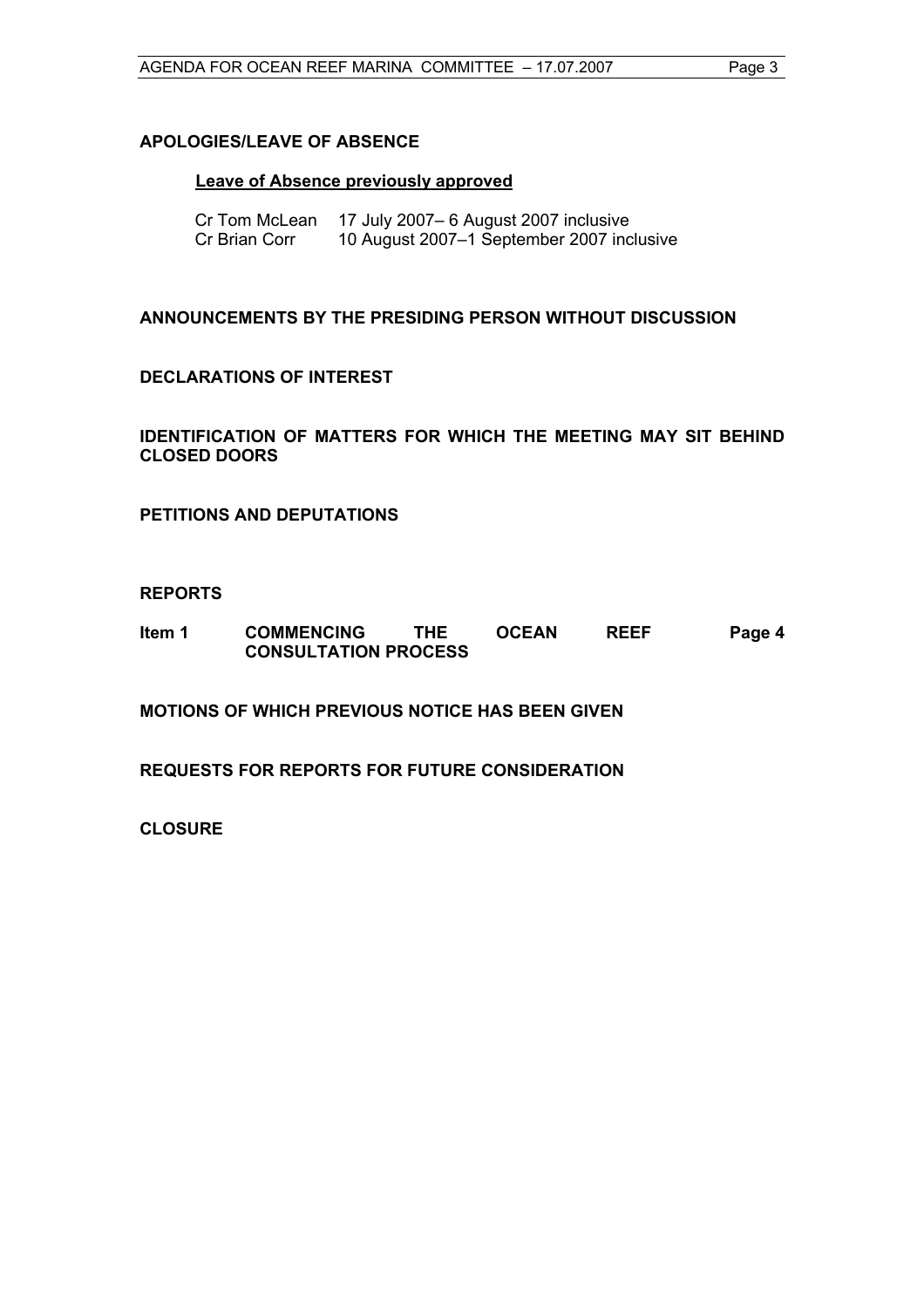### **ITEM 1 COMMENCING THE OCEAN REEF CONSULTATION PROCESS [07303]**

**WARD:** North Central

**RESPONSIBLE** Mr Ian Cowie **DIRECTOR:** Director, Governance and Strategy

#### **PURPOSE / EXECUTIVE SUMMARY**

To brief the Committee on developments in relation to community consultation associated with the Ocean Reef Marina Structure Plan.

#### **BACKGROUND**

In April 2007, Council agreed to establish the Ocean Reef Marina Committee. It also noted the Community Participation Plan for the Ocean Reef Marina, agreed to the establishment of a Community Reference Group of 30 people and supported the proposed role for the Reference Group. Attachment 1 provides the report to Council on this matter. The Community Participation Plan is attached to this report.

#### **DETAILS**

The City is proposing to seek public comments on those elements which should be included in a new development at Ocean Reef Marina and those elements which should be excluded.

The request for comments will be advertised widely through media releases, public notices, signs at the site, information on the City's website and information made available at the City's Libraries and Customer Service Centres. The feedback form will also ask people to identify whether they are interested in joining the Community Reference Group.

In accordance with the City's Public Participation Strategy, the City will not only rely on feedback from community members who respond to the public call for feedback. The City will also send the feedback form to randomly selected households in the suburbs of Ocean Reef, Iluka, Mullaloo, Heathridge, Connolly and Currambine seeking their views. In keeping with the Public Participation Strategy, this approach is taken to obtain views from the broader community, not just those with particular interests who are motivated to respond.

The Ocean Reef Marina Committee's first task will be to identify those people who should be appointed to the Community Reference Group. This consideration will be based on the expressions of interest received. The actual appointment of members to the Community Reference Group will made by Council as the Committee has no delegated authority.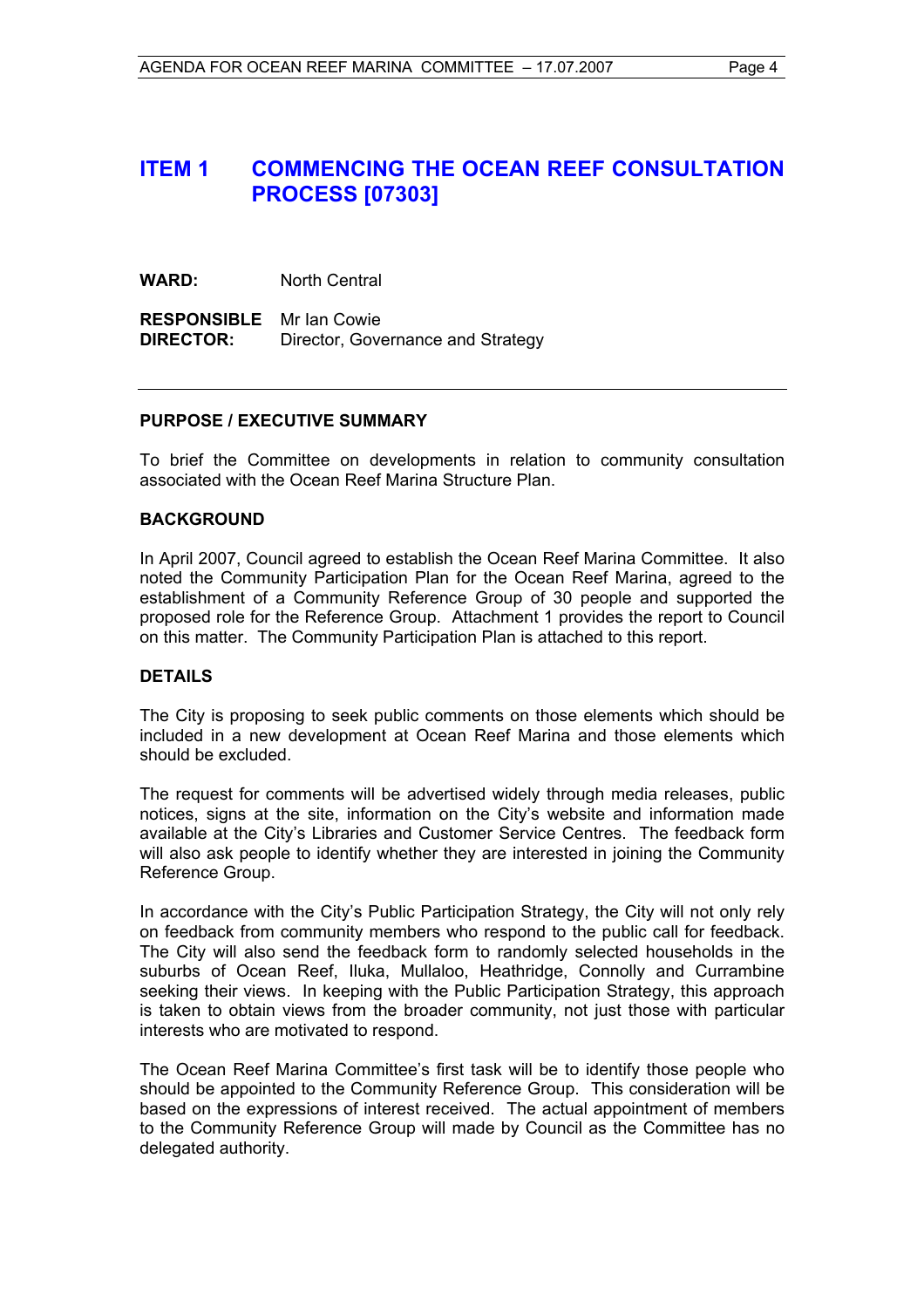The Committee's second task will be to consider the feedback from the public submissions. The feedback will also be presented to the Community Reference Group for its consideration and comment.

#### **Issues and options considered:**

Not applicable.

#### **Link to Strategic Plan:**

This report particularly links to Key Focus Area 3 relating to the built environment.

#### **Legislation – Statutory Provisions:**

Not applicable.

#### **Risk Management considerations:**

The extensive community consultation which Council has accepted and which is identified within this report is designed to minimise risk.

#### **Financial/Budget Implications:**

Funds are available in the 2007/08 budget for community consultation in relation to this project.

#### **Policy implications:**

The participation approach complies with the Community Participation Plan as reflected in Council Policy 1-2 'Public Participation'.

#### **Regional Significance:**

The Ocean Reef Marina development is a regionally significant project.

#### **Sustainability implications:**

The community involvement in the development of the structure plan for the Marina site should assist in achieving a sustainable development.

#### **Consultation:**

This report reflects the consultative approach to be taken.

#### **COMMENT**

Not applicable.

#### **ATTACHMENTS**

Attachment 1 – April 2007 report to Council.

#### **VOTING REQUIREMENTS**

Simple majority.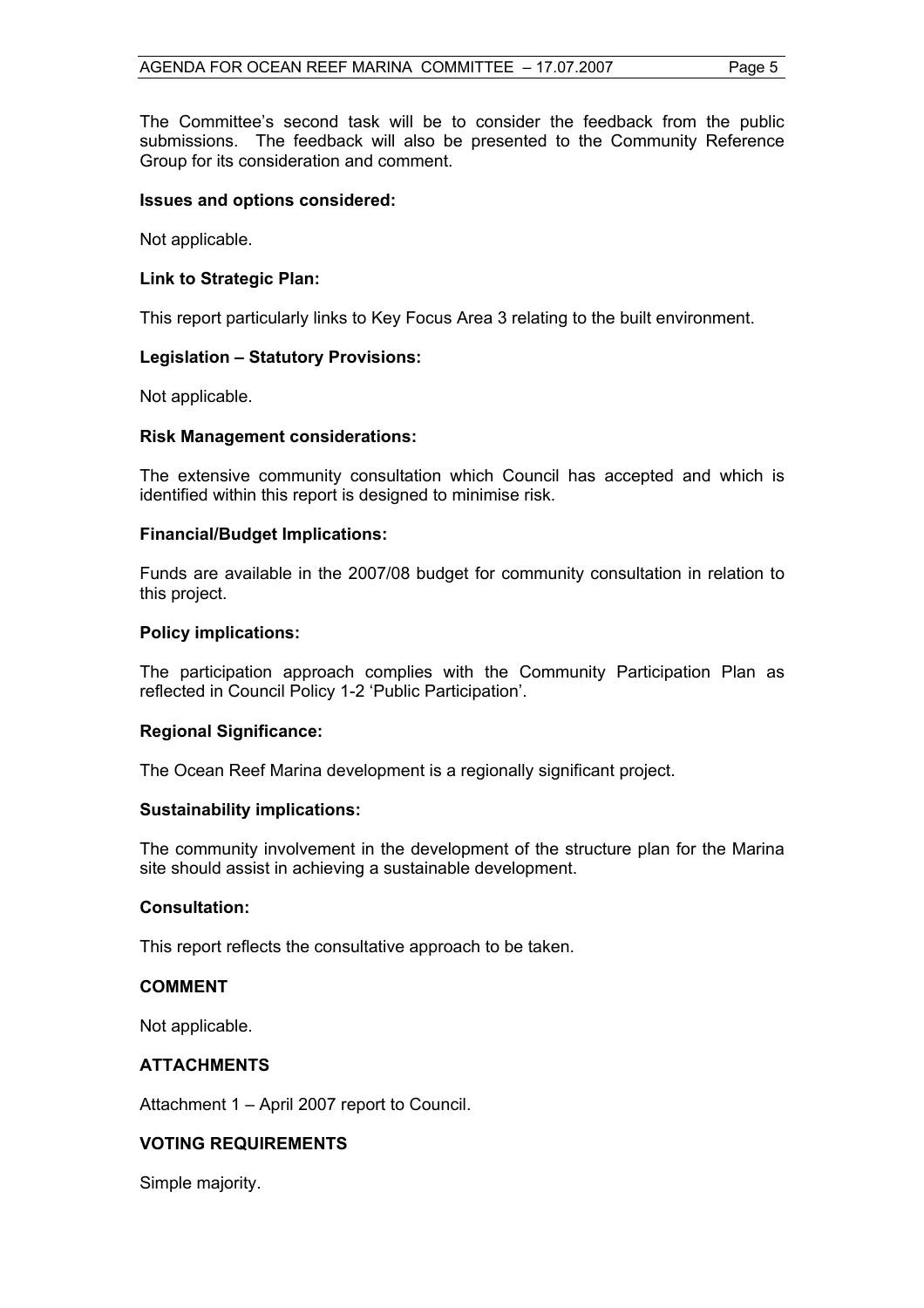#### **RECOMMENDATION**

**That the Ocean Reef Marina Committee NOTES the community participation approach outlined in this report.**